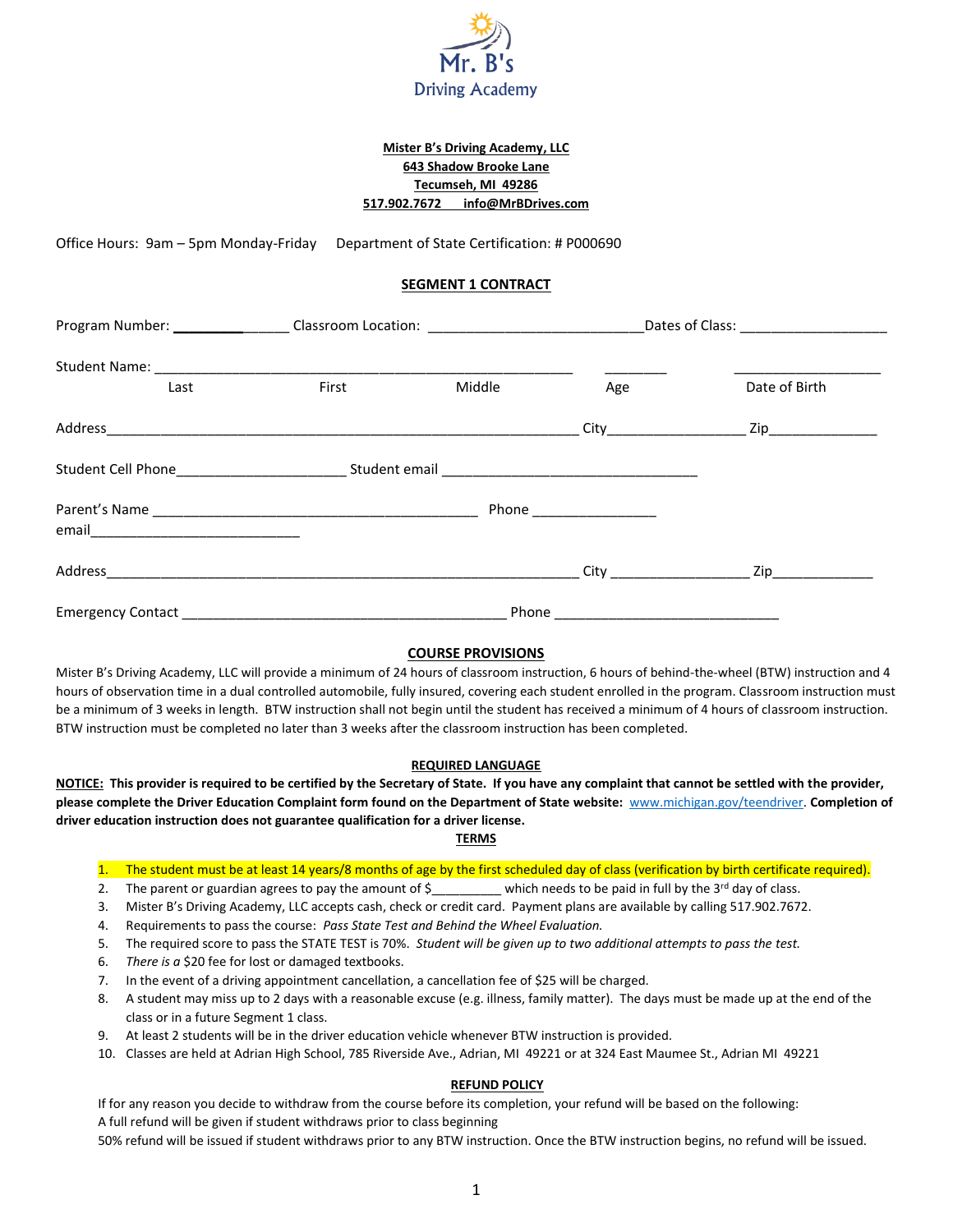

1. Does the student require any special accommodations to participate in the classroom phase (i.e., test being read to him/her, an interpreter, seating arrangements, etc.)? Yes\_\_\_\_ No\_\_\_\_

|    | If Yes, please explain: example and a series of the series of the series of the series of the series of the series of the series of the series of the series of the series of the series of the series of the series of the se                                                                                                                                                                                           |
|----|--------------------------------------------------------------------------------------------------------------------------------------------------------------------------------------------------------------------------------------------------------------------------------------------------------------------------------------------------------------------------------------------------------------------------|
| 2. | Does the student require any special accommodations to participate in the behind-the-wheel phase (i.e. adaptive devices,<br>an interpreter, etc.)? Yes ______ No_____                                                                                                                                                                                                                                                    |
|    |                                                                                                                                                                                                                                                                                                                                                                                                                          |
| 3. | Is the student taking any medications that may affect his/her ability to drive a motor vehicle safely?                                                                                                                                                                                                                                                                                                                   |
|    |                                                                                                                                                                                                                                                                                                                                                                                                                          |
| 4. | Are there any medical conditions that would pose a concern with the student's behind-the-wheel instruction (epilepsy,<br>asthma, color blindness, hearing loss)?                                                                                                                                                                                                                                                         |
| 5. | Is the student's visual acuity at least 20/40 corrected? Yes _____ No ____                                                                                                                                                                                                                                                                                                                                               |
| 6. | In the last six months, has the student had a fainting spell, blackout, seizure, or other uncontrolled loss of consciousness?<br>Yes $\rule{1em}{0.15mm}$ No $\rule{1em}{0.15mm}$                                                                                                                                                                                                                                        |
| 7. | In the last six months, has the student had a physical or mental condition which affected his/her ability to drive a motor<br>vehicle safely?<br>Yes ______ No _____                                                                                                                                                                                                                                                     |
|    | If the answer to question 5 is no, or either of questions 6 or 7 is yes, then the parent/guardian must provide a letter signed by<br>the student's physician indicating that the condition has been corrected and/or is under control, and the student meets the<br>physical and mental requirements for a motor vehicle operator's license under Section 309 of the Michigan Vehicle Code,<br>1949 PA 300, MCL 257.309. |

CERTIFICATION: I certify that the information on this form is true and accurate to the best of my knowledge.

\_\_\_\_\_\_\_\_\_\_\_\_\_\_\_\_\_\_\_\_\_\_\_\_\_\_\_\_\_\_\_\_\_\_\_\_\_\_\_\_\_\_\_\_\_\_\_\_\_ \_\_\_\_\_\_\_\_\_\_\_\_\_\_\_\_\_\_\_\_\_\_\_\_\_\_\_\_\_\_

Student Signature **Parent or Guardian Signature** Parent or Guardian Signature

School Representative Signature **Date of Contract** 

\_\_\_\_\_\_\_\_\_\_\_\_\_\_\_\_\_\_\_\_\_\_\_\_\_\_\_\_\_\_\_\_\_\_\_\_\_\_\_\_\_\_\_\_\_\_\_ \_\_\_\_\_\_\_\_\_\_\_\_\_\_\_\_\_\_\_\_\_\_\_\_\_\_\_\_\_\_\_\_\_\_\_\_\_\_\_\_\_\_\_\_\_\_\_\_\_\_